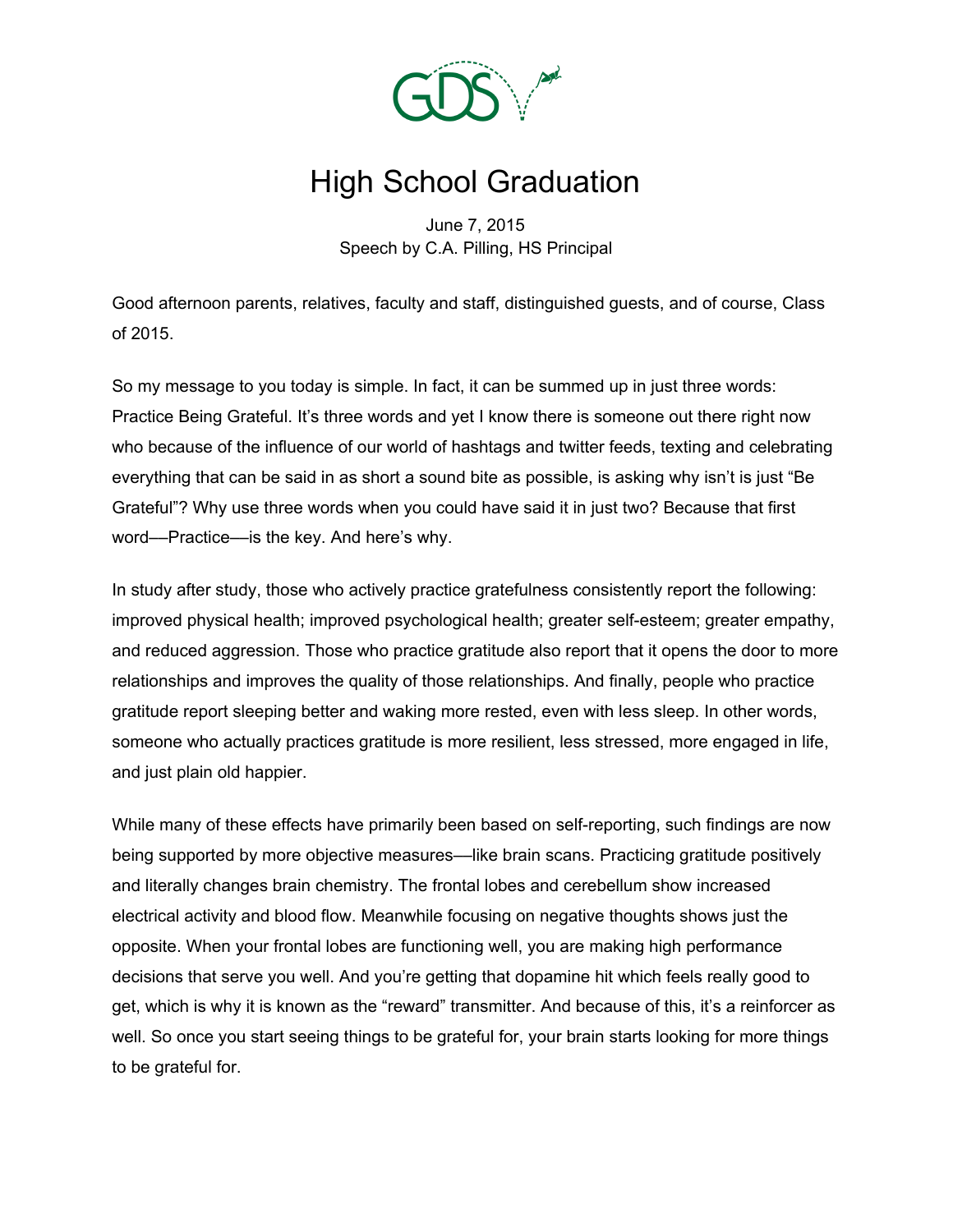Dan Baker in his book *What Happy People Know* perhaps explains the chemistry of the brain the most simply: a person cannot be in both a state of appreciation and stress or anxiety at the same time. In other words, being mindful and actively practicing gratitude is an antidote to stress.

So what does practicing gratitude look like? Well, like a muscle, the brain has to be exercised, but unlike a normal workout, practicing gratitude takes very little time at all. And, the workout itself turns out to be pretty simple. Writing a thank you note or simply jotting down one or two things that you are grateful for even just once or twice a week seems to be all that is needed to begin experiencing the benefits.

Pretty simple, not very time consuming, and huge payoffs in terms of health, self-esteem, empathy, relationships, and again, don't forget—sleep. So why don't we do it more? Why don't we sit down and write thank you notes or take the time to think about or practice gratitude?

Well part of the problem according to Robert Emmons, a Professor of Psychology at UC Davis and the world's leading scientific expert on gratitude, is that we lack a sophisticated discourse for gratitude because we are out of practice. Despite the fact that it forms the foundation of social life in many other cultures, in the U.S., we usually don't give it much thought, with the notable exception of one day––Thanksgiving.

Indeed, we have a tendency in our culture to go first to a venting session or even a rant thinking it will make us feel better and yet, as mentioned earlier, expressing negative feelings decreases electrical activity and blood flow to the brain, sending you into a downward spiral. It does not improve your mood or make you feel better.

So how did we get here? How did we get to a place in our culture where we'll vent more frequently rather than express gratitude and where gratefulness is not only practiced less and less, but we've come to overlook, dismiss, or even disparage the significance of gratitude?

Well, Emmons claims that some deeply ingrained psychological tendencies get in the way. One is the "self-serving bias." When good things happen to us, we say it's because of something we did, but when bad things happen, we blame other people or circumstances. The second is our need to control our environment and the third is the "just-world" phenomenon, which says that